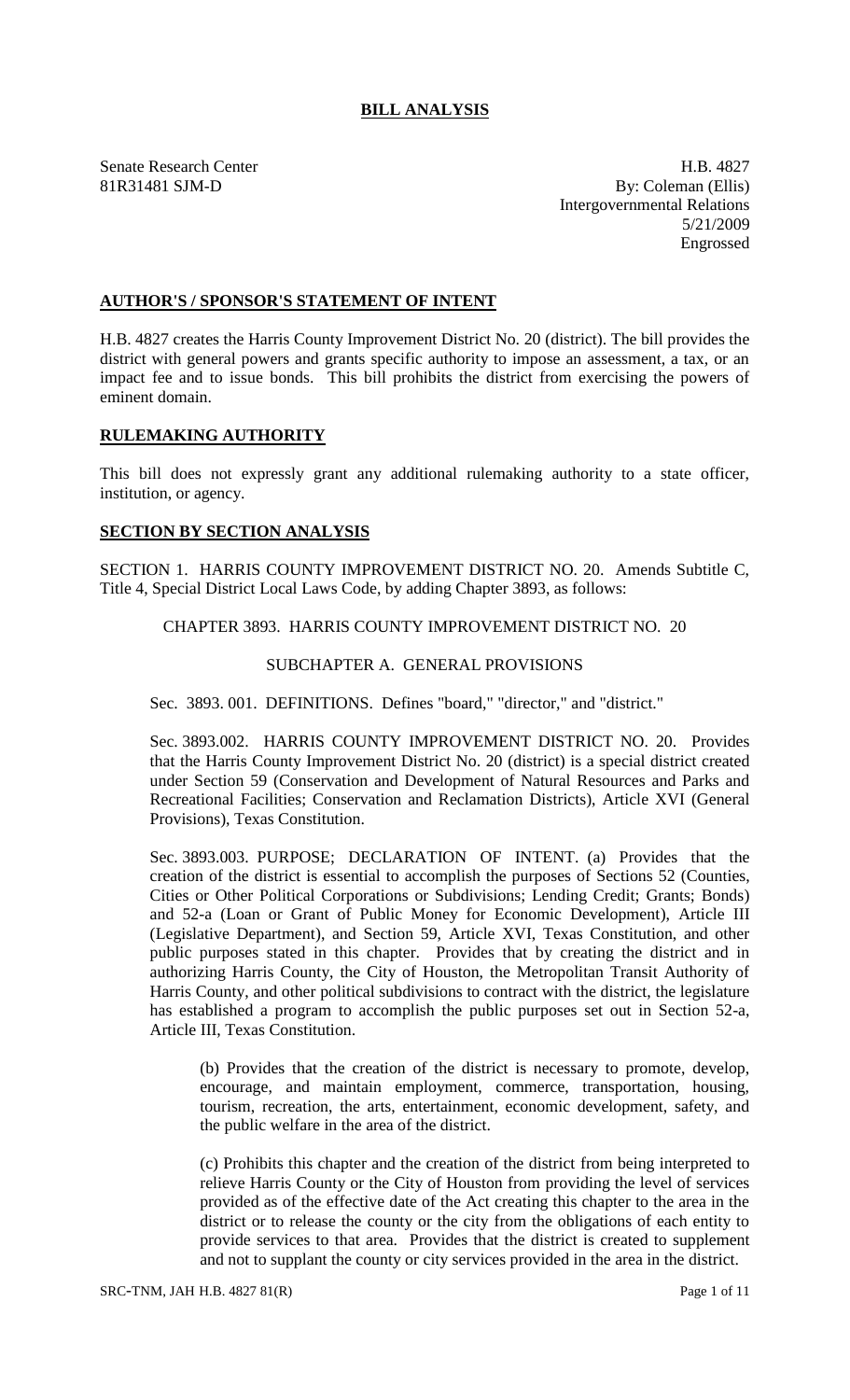Sec. 3893.004. FINDINGS OF BENEFIT AND PUBLIC PURPOSE. (a) Provides that the district is created to serve a public use and benefit.

(b) Provides that all land and other property included in the district will benefit from the improvements and services to be provided by the district under powers conferred by Sections 52 and 52-a, Article III, and Section 59, Article XVI, Texas Constitution, and other powers granted under this chapter.

(c) Provides that each improvement project or service authorized by this chapter is essential to carry out a public purpose.

(d) Provides that the creation of the district is in the public interest and is essential to further the public purposes of developing and diversifying the economy of the state, eliminate unemployment and underemployment, and develop or expand transportation and commerce.

(e) Requires that the district promote the health, safety, and general welfare of residents, employers, employees, visitors, and consumers in the district, and of the public; provide needed funding for the district to preserve, maintain, and enhance the economic health and vitality of the area as a community and business center; promote the health, safety, welfare, and enjoyment of the public by providing public art and pedestrian ways and by landscaping and developing certain areas in the district, which are necessary for the restoration, preservation, and enhancement of scenic and aesthetic beauty; promote and benefit commercial development and commercial areas in the district; and promote and develop public transportation and pedestrian facilities and systems using new and alternative means that are attractive, safe, and convenient, including securing expanded and improved transportation and pedestrian facilities and systems, to address the problem of traffic congestion in the district, the need to control traffic and improve pedestrian safety, and the limited availability of money, and benefit the land and other property in the district and the residents, employers, employees, visitors, and consumers in the district and the public.

(f) Provides that the pedestrian ways along or across a street, whether at grade or above or below the surface, and street lighting, street landscaping, and street art objects are parts of and necessary components of a street and are considered to be a street or road improvement.

(g) Provides that the district will not act as the agent or instrumentality of any private interest even though the district will benefit many private interests as well as the public.

Sec. 3893.005. DISTRICT TERRITORY. (a) Provides that the district is composed of the territory described by Section 2 of the Act creating this chapter, as that territory may have been modified under Section 3893.251 (Consolidation with Municipal Management District), Subchapter J (Annexation or Exclusion of Land), Chapter 49 (Provisions Applicable to All Districts), Water Code, or other law.

(b) Provides that the boundaries and field notes of the district contained in Section 2 of the Act creating this chapter form a closure. Provides that a mistake in the field notes or in copying the field notes in the legislative process does not in any way affect the district's organization, existence, and validity; the district's right to issue any type of bond, including a refunding bond, for a purpose for which the district is created or to pay the principal of and interest on the bond; the district's right to impose and collect an assessment or tax; or the legality or operation of the district or the board.

(c) Requires that a description of the district's boundaries be filed with the Texas Commission on Environmental Quality (TCEQ). Authorizes TCEQ by order to correct a mistake in the description of the district's boundaries.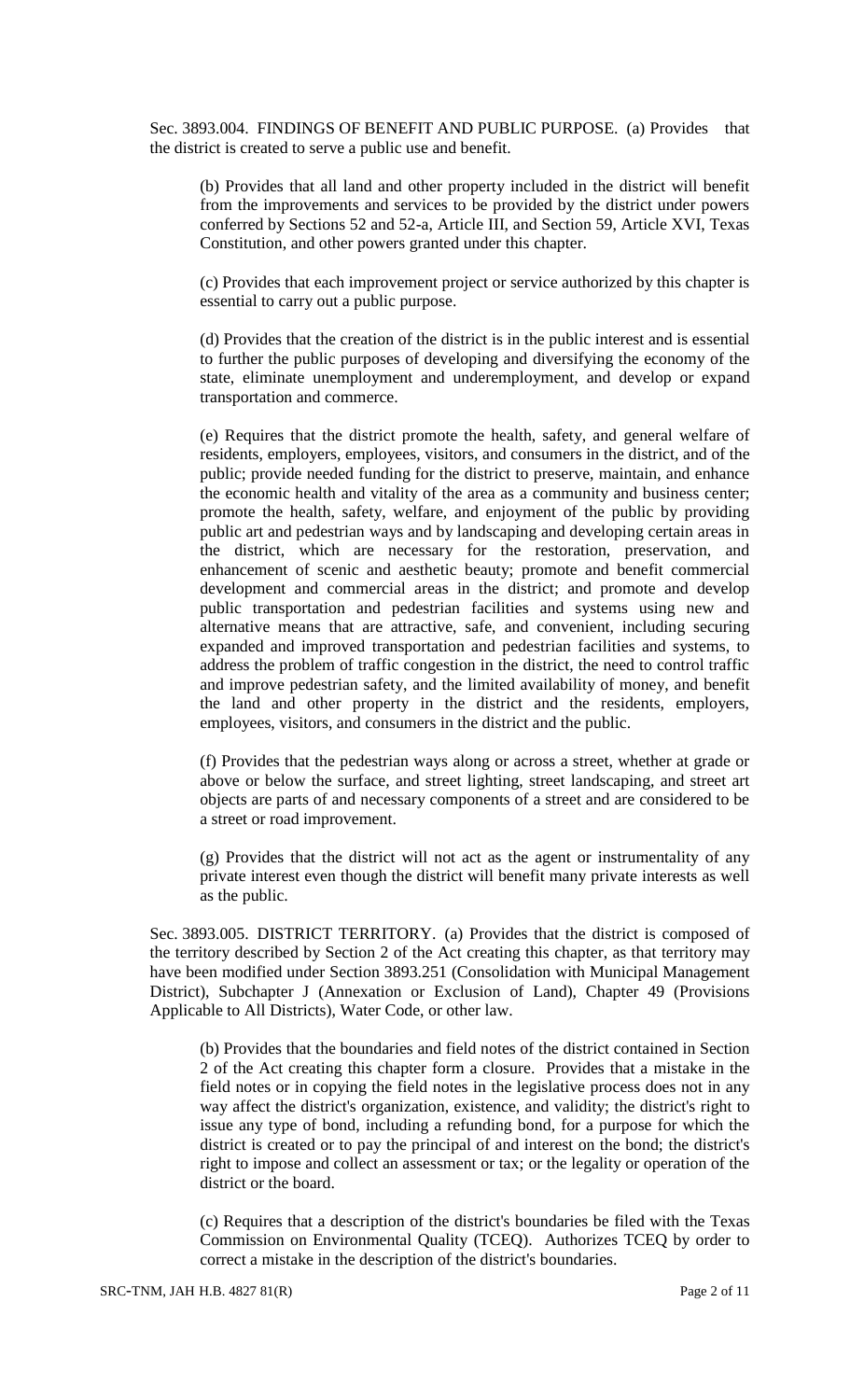Sec. 3893.006. TORT LIABILITY. Provides that the district is a governmental unit under Chapter 101 (Tort Claims), Civil Practice and Remedies Code, and the operations of the district are essential government functions and are not proprietary functions for any purpose, including the application of that chapter.

Sec. 3893.007. LIBERAL CONSTRUCTION OF CHAPTER. Requires that this chapter be liberally construed in conformity with the findings and purposes stated in this chapter.

[Reserves Sections 3893.008-3893.050 for expansion.]

## SUBCHAPTER B. BOARD OF DIRECTORS

Sec. 3893.051. BOARD OF DIRECTORS; TERMS. (a) Provides that the district is governed by a board of five voting directors appointed by a majority of the members of the governing body, including the mayor, of the City of Houston. Provides that voting directors serve staggered terms of four years with two or three directors' terms expiring June 1 of each odd-numbered year.

(b) Authorizes the board by order or resolution to increase or decrease the number of voting directors on the board, but only if a majority of the voting directors finds that it is in the best interest of the district to do so. Prohibits the board from increasing the number of voting directors to more than nine, or decreasing the number of voting directors to fewer than five.

(c) Provides that Sections 49.053 (Quorum), 49.054 (Officers), 49.056 (General Manager), 49.057 (Management of District), 49.058 (Conflicts of Interest), and 49.060 (Fees of Office; Reimbursement), Water Code, apply to the board.

(d) Provides that Subchapter D (Administrative Provisions; Board of Directors), Chapter 375 (Municipal Management Districts in General), Local Government Code, applies to the board to the extent that subchapter does not conflict with this chapter.

Sec. 3893.052. APPOINTMENT OF DIRECTORS ON INCREASE IN BOARD SIZE. Requires that the board, if the board increases the number of directors under Section 3893.051, appoint eligible persons to fill the new director positions and provide for the staggering of terms of the new directors. Requires that a succeeding director, on expiration of the term of a director appointed under this section, be appointed and qualified as provided by Subchapter D, Chapter 375, Local Government Code. Requires that the mayor and members of the governing body of the City of Houston appoint voting directors from persons recommended by the board. Provides that a person is appointed if a majority of the members of the governing body, including the mayor, vote to appoint that person.

Sec. 3893.053. NONVOTING DIRECTORS. (a) Requires that the following persons shall serve as nonvoting directors:

> (1) the directors of the following departments of the City of Houston or a person designated by that director:

- (A) parks and recreation;
- (B) planning and development; and
- (C) public works; and
- (2) the City of Houston's chief of police.

(b) Authorizes the board, if a department described by Subsection (a) is consolidated, renamed, or changed, to appoint a director of the consolidated,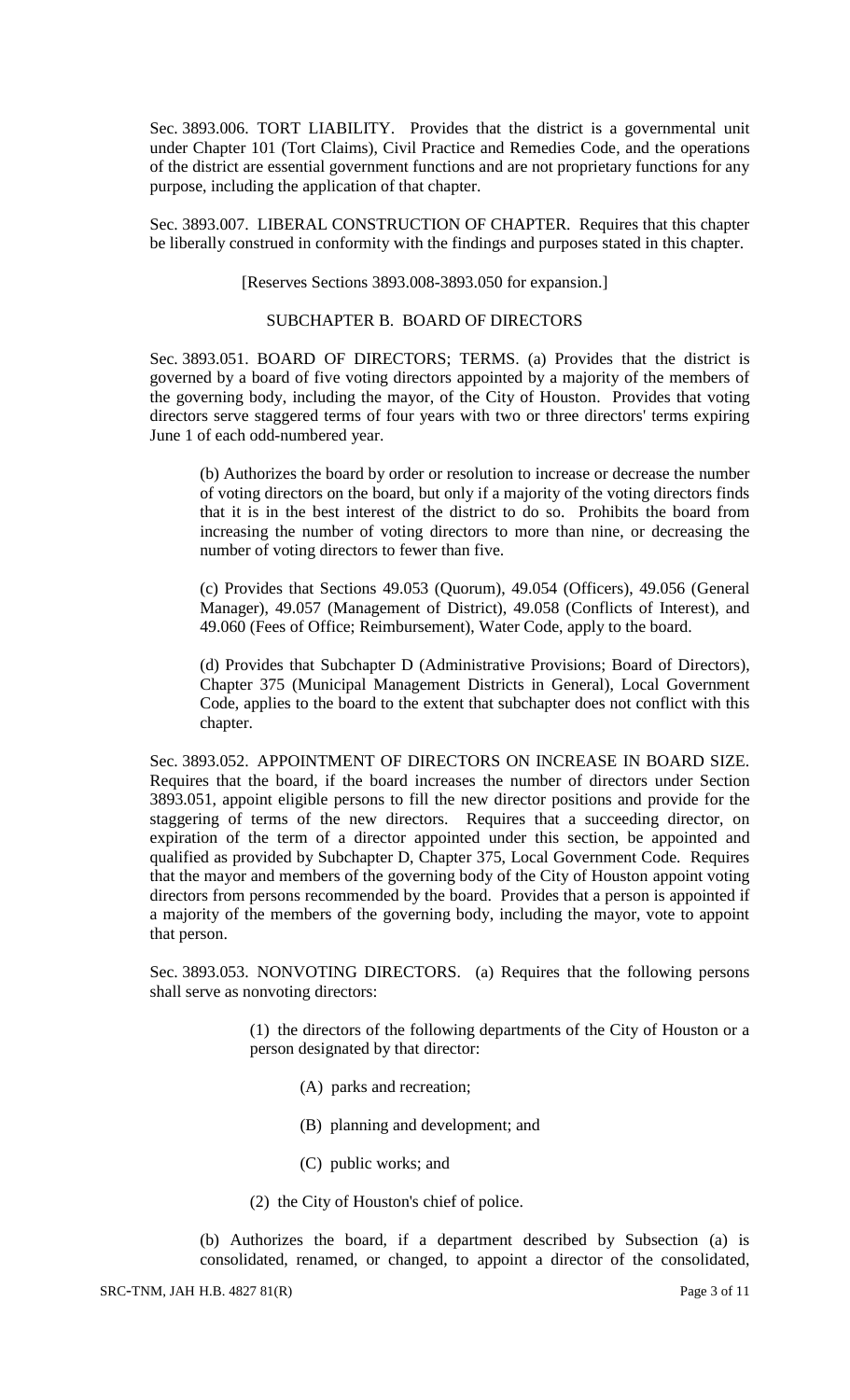renamed, or changed department as a nonvoting director. Authorizes the board, if a department described by Subsection (a) is abolished, to appoint a representative of another department that performs duties comparable to the duties performed by the abolished department.

Sec. 3893.054. QUORUM. (a) Provides that a majority of the voting directors constitutes a quorum of the board.

(b) Provides that nonvoting directors and vacant director positions are not counted for the purposes of establishing a quorum of the board.

Sec. 3893.055. CONFLICTS OF INTEREST; ONE-TIME AFFIDAVIT. (a) Provides that except as provided by this section a voting director is authorized to participate in all board votes and decisions, and Chapter 171 (Regulation of Conflicts of Interest of Officers of Municipalities, Counties, and Certain other Local Governments), Local Government Code, governs conflicts of interest for directors.

(b) Provides that Section 171.004 (Affidavit and Abstention from Voting Required), Local Government Code, does not apply to the district. Requires that a director who has a substantial interest in a business or charitable entity that will receive a pecuniary benefit from a board action file a one-time affidavit declaring the interest. Provides that an additional affidavit is not required if the director's interest changes. Authorizes the director, after the affidavit is filed with the board secretary, to participate in a discussion or vote on that action if a majority of the directors have a similar interest in the same entity; or all other similar business or charitable entities in the district will receive a similar pecuniary benefit.

(c) Prohibits a director who is also an officer or employee of a public entity from participating in the discussion of or vote on a matter regarding a contract with that public entity.

(d) Provides that for purposes of this section, a director has a substantial interest in a charitable entity in the same manner that a person would have substantial interest in a business entity under Section 171.002 (Substantial Interest in Business Entity), Local Government Code.

Sec. 3893.056. COMPENSATION OF VOTING DIRECTORS. Authorizes voting directors to receive fees of office and reimbursement of expenses as provided by Section 49.060 (Fees of Office; Reimbursement), Water Code.

Sec. 3893.057. INITIAL VOTING DIRECTORS. (a) Sets forth the names of the initial board of directors.

(b) Provides that of the initial directors, the terms of directors serving in positions 1, 2, and 3 expire June 1, 2013, and the terms of directors serving in positions 4 and 5 expire June 1, 2011.

(c) Provides that Sections 3893.051(a) and (b) do not apply to the initial directors.

(d) Provides that this section expires September 1, 2013.

[Reserves Sections 3893.058-3893.100 for expansion.]

## SUBCHAPTER C. POWERS AND DUTIES

Sec. 3893.101. DISTRICT POWERS. Authorizes the district to exercise the powers given to a district created under Chapter 375, Local Government Code, a district by Subchapters H (Powers and Duties) and I (Construction, Equipment, Materials, and Machinery Contracts), Chapter 49, Water Code, a corporation under Chapter 505 (Type B Corporations), Local Government Code, including the power to own, operate, acquire, construct, lease, improve, and maintain the projects described by that chapter, and a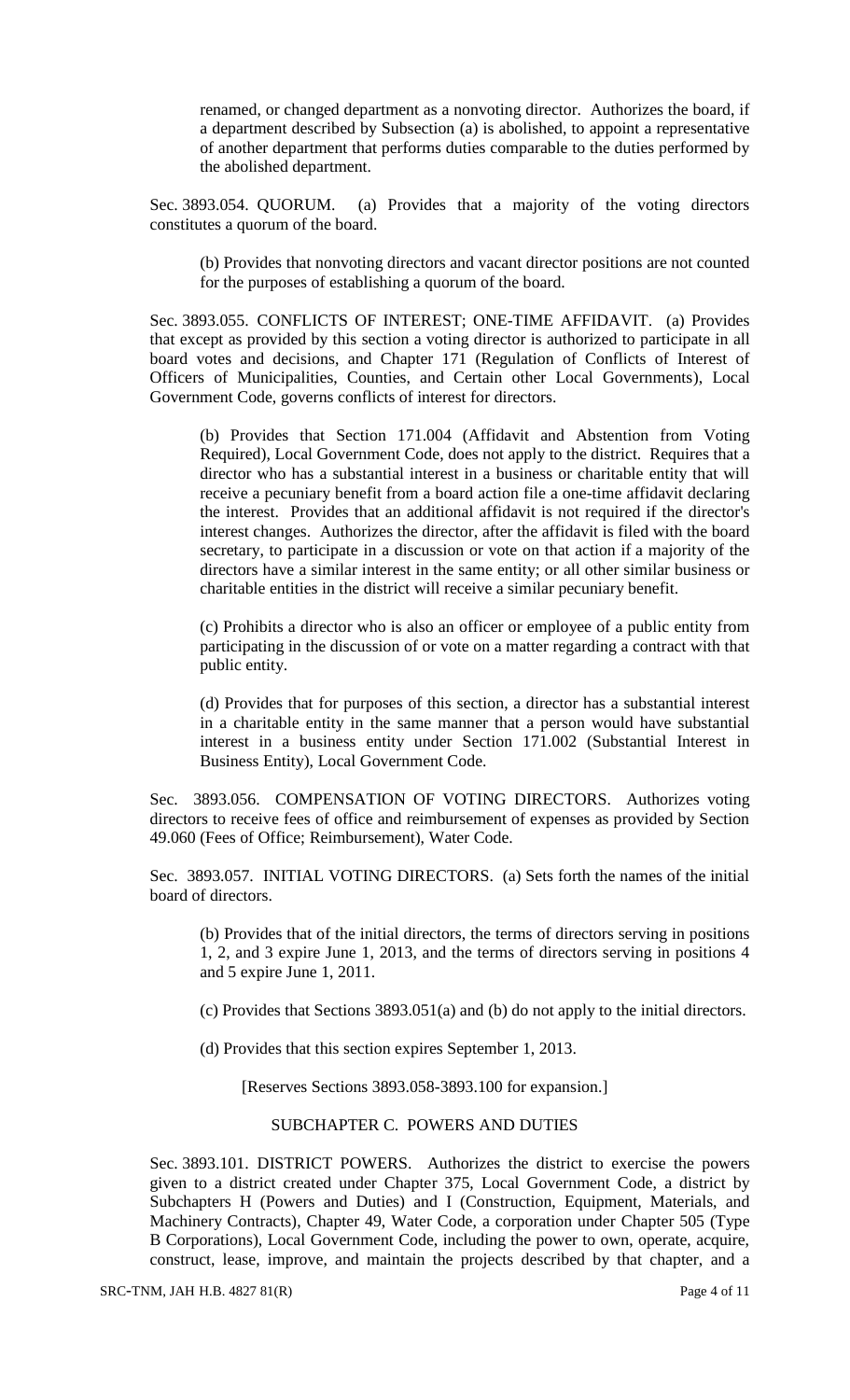housing finance corporation created under Chapter 394 (Housing Finance Corporations in Municipalities and Counties), Local Government Code, to provide housing or residential development projects in the district.

Sec. 3893.102. NONPROFIT CORPORATION. (a) Authorizes the board by resolution to authorize the creation of a nonprofit corporation to assist and act for the district in implementing a project or providing a service authorized by this chapter.

(b) Provides that the nonprofit corporation has each power of and is considered for purposes of this chapter to be a local government corporation created under Chapter 431 (Texas Transportation Corporation Act), Transportation Code, and is authorized to implement any project and provide any service authorized by this chapter.

(c) Requires the board to appoint the board of directors of the nonprofit corporation. Requires that the board of directors of the nonprofit corporation serve in the same manner as, for the same term as, and on the same conditions as the board of directors of a local government corporation created under Chapter 431, Transportation Code.

Sec. 3893.103. AGREEMENTS; GRANTS. (a) Authorizes the district to make an agreement with or accept a gift, grant, or loan from any person.

(b) Provides that the implementation of a project is a governmental function or service for the purposes of Chapter 791 (Interlocal Cooperation Contracts), Government Code.

Sec. 3893.104. ELECTIONS. (a) Requires that the district elections be held in the manner provided by Subchapter L (Elections), Chapter 375, Local Government Code.

(b) Authorizes the board to submit multiple purposes in a single proposition at an election.

Sec. 3893.105. CONTRACT FOR LAW ENFORCEMENT AND SECURITY SERVICES. Authorizes the district to contract with Harris County or the City of Houston for the county or city to provide law enforcement and security services in the district for a fee, or a private entity for the private entity to provide supplemental security services.

Sec. 3893.106. ANNEXATION OR EXCLUSION OF TERRITORY. Authorizes the district to annex or exclude land from the district in the manner provided by Subchapter C (Boundaries), Chapter 375, Local Government Code.

Sec. 3893.107. APPROVAL BY CITY OF HOUSTON. (a) Requires that the district, except as provided by Subsection (b), obtain the approval of the City of Houston's governing body for the issuance of a bond for each improvement project, the plans and specifications of the improvement project financed by the bond, and the plans and specifications of any district improvement project related to the use of land owned by the City of Houston, an easement granted by the City of Houston, or a right-of-way of a street, road, or highway.

(b) Authorizes the district, if the district obtains the approval of the City of Houston's governing body of a capital improvements budget for a period not to exceed five years, to finance the capital improvements and issue bonds specified in the budget without further approval from the City of Houston.

Sec. 3893.108. MEMBERSHIP IN CHARITABLE ORGANIZATIONS. Authorizes the district to join and pay dues to an organization that enjoys tax-exempt status under Section 501(c)(3), (4), or (6), Internal Revenue Code of 1986, and performs a service or provides an activity consistent with promoting a district purpose.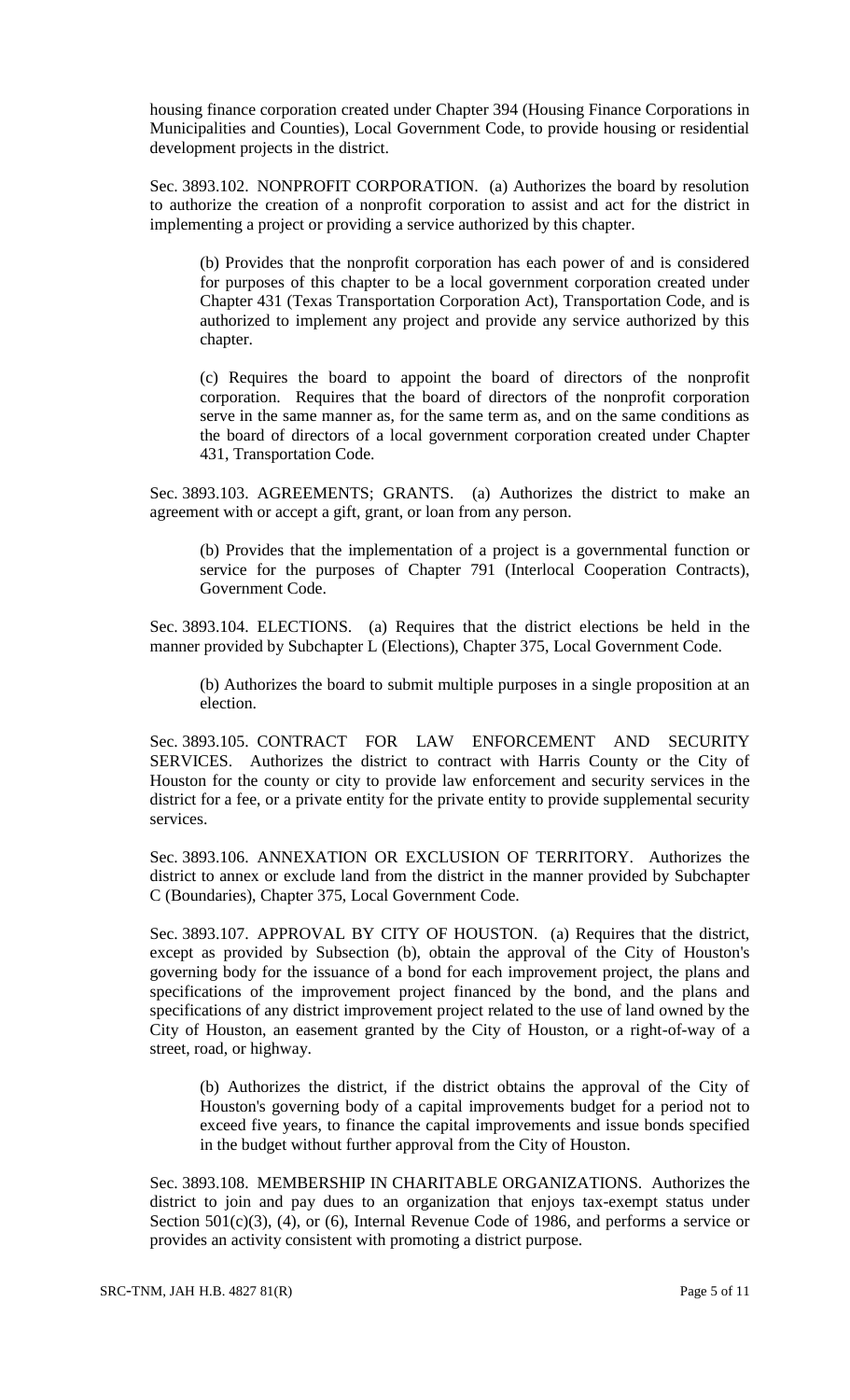Sec. 3893.109. ROAD POWERS. Authorizes the district to exercise powers given to a road district created under Chapter 257 (Road Districts), Transportation Code, and a road utility district created under Chapter 441 (Road Utility Districts), Transportation Code.

Sec. 3893.110. AIR RIGHTS; CONSTRUCTION. Authorizes the district to acquire air rights and to construct improvements on property on which it owns only air rights.

Sec. 3893.111. ADDITIONAL PROPERTY RIGHTS; LEASEHOLDS. Authorizes the district to construct improvements on property on which it only has a leasehold interest and to own undivided interests in buildings and other improvements.

Sec. 3893.112. NO EMINENT DOMAIN POWER. Prohibits the district from exercising the power of eminent domain.

[Reserves Sections 3893.113-3893.150 for expansion.]

#### SUBCHAPTER D. PUBLIC TRANSIT SYSTEM AND PARKING FACILITIES

Sec. 3893.151. PUBLIC TRANSIT SYSTEM; PETITION REQUIRED. (a) Authorizes the district to acquire, lease as lessor or lessee, construct, develop, own, operate, and maintain a public transit system to serve the area within the boundaries of the district.

(b) Prohibits the board from acting under Subsection (a) unless a written petition requesting the action has been filed with the board.

(c) Requires that the petition be signed by the owners of property representing a majority of the total assessed value of the real property in the district that abuts the right-of-way in which the public transit system is proposed to be located, or the owners of a majority of the area of the real property in the district that abuts the right-of-way in which the public transit system is proposed to be located.

(d) Provides that for purposes of Subsection (c), the determination of a majority is based on the property owners along the entire right-of-way of the proposed transit project and may not be calculated on a block-by-block basis.

Sec. 3893.152. PARKING FACILITIES AUTHORIZED; OPERATION BY PRIVATE ENTITY. (a) Authorizes the district to acquire, lease as lessor or lessee, construct, develop, own, operate, and maintain parking facilities, including lots, garages, parking terminals, or other structures or accommodations for the parking of motor vehicles; and equipment, entrances, exits, fencing, and other accessories necessary for safety and convenience in the parking of vehicles.

(b) Requires that a parking facility of the district be either leased to or operated on behalf of the district by a private entity or an entity other than the district. Provides that the district's parking facilities are a program authorized by the legislature under Section 52-a, Article III, Texas Constitution, and accomplish a public purpose under that section even if leased or operated by a private entity for a term of years.

Sec. 3893.153. RULES. Authorizes the district to adopt rules covering its public transit system or its public parking facilities, except that a rule relating to or affecting the use of the public right-of-way or a requirement for off-street parking is subject to all applicable municipal charter, code, or ordinance requirements.

Sec. 3893.154. FINANCING OF PUBLIC TRANSIT SYSTEM OR PARKING FACILITIES. (a) Authorizes the district to use any of its resources, including revenue, assessments, taxes, and grant or contract proceeds, to pay the cost of acquiring and operating a public transit system or public parking facilities.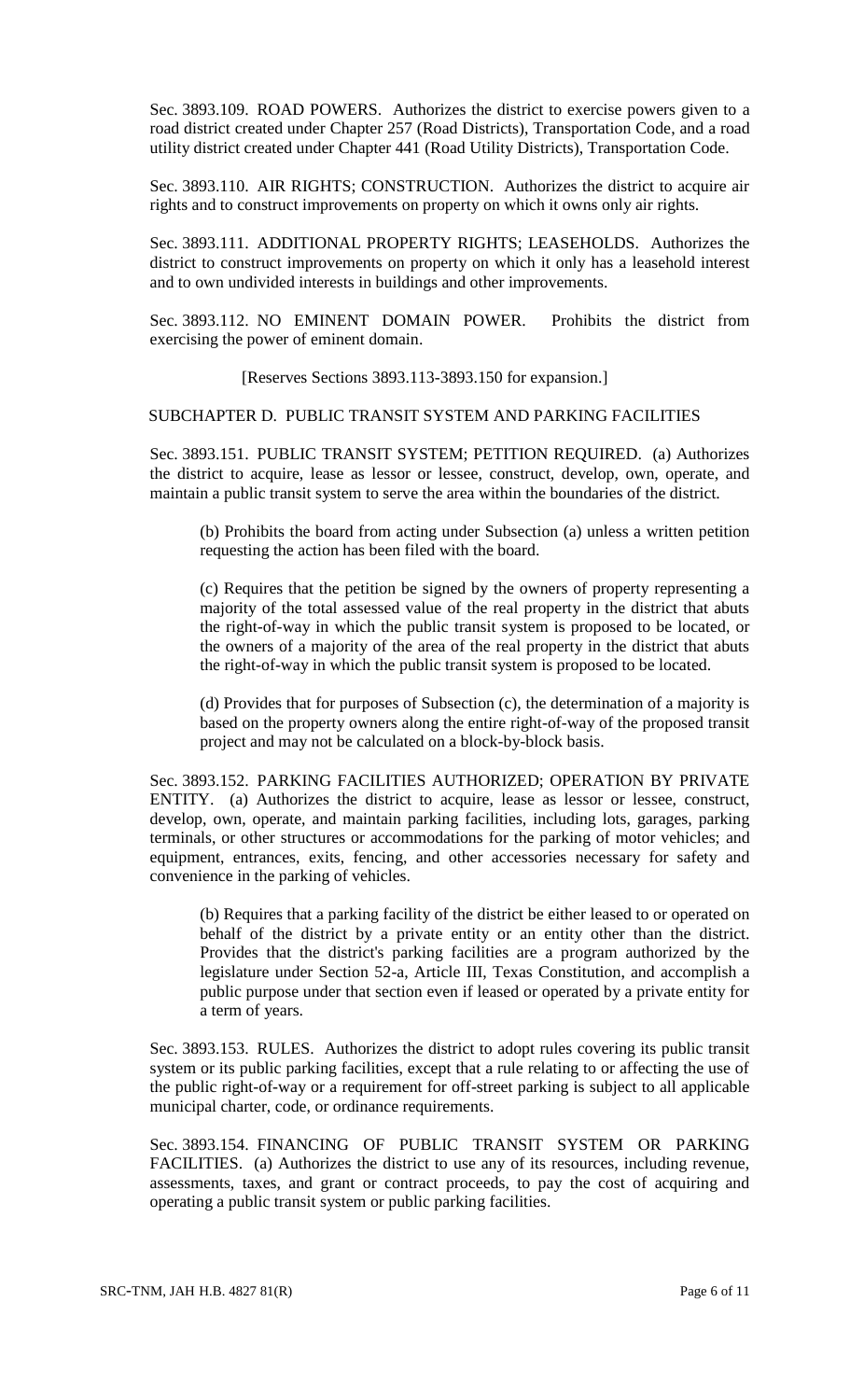(b) Authorizes the district to set and impose fees, charges, or tolls for the use of the public transit system or the public parking facilities and to issue bonds or notes to finance the cost of these facilities.

(c) Provides that except as provided by Section 3893.151, if the district pays for or finances the cost of acquiring or operating a public transit system or public parking facilities with resources other than assessments, a petition of property owners or a public hearing is not required.

Sec. 3893.155. PAYMENT IN LIEU OF TAXES TO OTHER TAXING UNIT. Requires that the district, if the district's acquisition of property for a parking facility that is leased to or operated by a private entity results in the removal from a taxing unit's tax rolls of real property otherwise subject to ad valorem taxation, pay to the taxing unit in which the property is located, on or before January 1 of each year, as a payment in lieu of taxes, an amount equal to the ad valorem taxes that otherwise would have been imposed for the preceding tax year on that real property by the taxing unit, without including the value of any improvements constructed on the property.

Sec. 3893.156. AGREEMENT WITH RAPID TRANSIT AUTHORITY. (a) Defines "authority."

(b) Authorizes the district and a rapid transit authority (authority) to agree to jointly construct, own, operate, and maintain a transit facility or a parking facility under the terms the authority and district desire.

(c) Authorizes the agreement to provide that the district and the authority exchange or trade land provided that each party to the agreement receives fair market value. Provides that the authority is not required to offer any property that it proposes to trade to the district for sale to the public or for sale to any abutting property owner.

[Reserves Sections 3893.157-3893.200 for expansion.]

#### SUBCHAPTER E. FINANCIAL PROVISIONS

Sec. 3893.201. AUTHORITY TO IMPOSE ASSESSMENTS, AD VALOREM TAXES, AND IMPACT FEES. Authorizes the district to impose, assess, charge, or collect an assessment, an ad valorem tax, an impact fee, or another fee in accordance with Chapter 49, Water Code, for a purpose specified by Chapter 375, Local Government Code, or as needed to exercise a power or function of the district or to accomplish a purpose or duty for which the district was created.

Sec. 3893.202. DISBURSEMENTS AND TRANSFERS OF MONEY. Requires that the board by resolution establish the number of directors' signatures and the procedure required for a disbursement or transfer of the district's money.

Sec. 3893.203. ASSESSMENT IN PART OF DISTRICT. Authorizes an assessment to be imposed on only a part of the district if only that part will benefit from the service or improvement.

Sec. 3893.204. PETITION REQUIRED FOR ASSESSMENT AND FOR FINANCING SERVICES AND IMPROVEMENTS. (a) Prohibits the board from imposing an assessment or financing a service or improvement project under this chapter unless a written petition requesting the improvement or service has been filed with the board.

(b) Requires that the petition be signed by the owners of a majority of the assessed value of real property in the district subject to assessment according to the most recent certified tax appraisal roll for Harris County, or at least 25 owners of real property in the district that will be subject to the assessment, if more than 25 persons own real property subject to the assessment in the district according to the most recent certified tax appraisal roll for Harris County.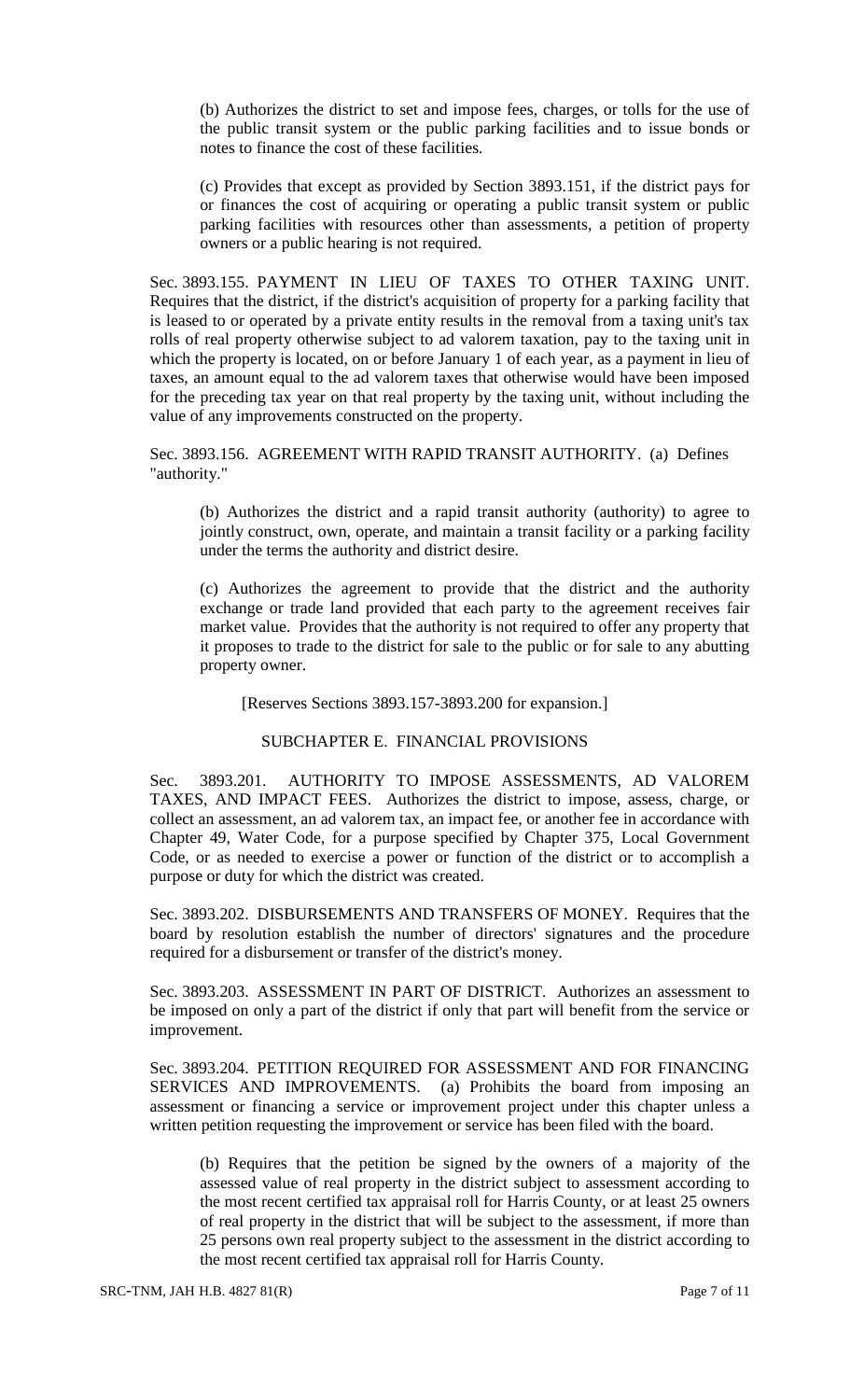(c) Authorizes the board to act upon a petition, required under this section, signed by qualified petitioners prior to or subsequent to the enactment of this chapter.

Sec. 3893.205. ASSESSMENTS CONSIDERED TAXES. Provides that for purposes of a title insurance policy issued under Title 11 (Title Insurance), Insurance Code, an assessment is a tax.

Sec. 3893.206. MAINTENANCE TAX. (a) Authorizes the district, if authorized at an election held in accordance with Section 3893.104, to impose an annual ad valorem tax on taxable property in the district to administer the district, maintain and operate the district, construct or acquire improvements, or provide a service.

(b) Requires that the board determine the tax rate.

(c) Provides that an owner of real property in the district, except property exempt under the Texas or United States Constitution or under the Tax Code, is liable for the payment of ad valorem taxes imposed by the district on the property.

Sec. 3893.207. ASSESSMENTS; LIENS FOR ASSESSMENTS. (a) Authorizes he board by resolution to impose and collect an assessment for any purpose authorized by this chapter.

(b) Provides that an assessment, a reassessment, or an assessment resulting from an addition to or correction of the assessment roll by the district, penalties and interest on an assessment or reassessment, an expense of collection, and reasonable attorney's fees incurred by the district are a first and prior lien against the property assessed; are superior to any other lien or claim other than a lien or claim for county, school district, or municipal ad valorem taxes; and are the personal liability of and a charge against the owners of the property even if the owners are not named in the assessment proceedings.

(c) Provides that the lien is effective from the date of the board's resolution imposing the assessment until the date the assessment is paid. Authorizes the board to enforce the lien in the same manner that the board is authorized to enforce an ad valorem tax lien against real property.

(d) Authorizes the board to make a correction to or deletion from the assessment roll that does not increase the amount of assessment of any parcel of land without providing notice and holding a hearing in the manner required for additional assessments.

Sec. 3893.208. PROPERTY OF CERTAIN UTILITIES EXEMPT FROM ASSESSMENT AND IMPACT FEES. Prohibits the district from imposing an impact fee or assessment on the property, including the equipment, rights-of-way, facilities, or improvements, of an electric utility or a power generation company as defined by Section 31.002 (Definitions), Utilities Code, a gas utility as defined by Section 101.003 (Definitions) or 121.001 (Definition of Gas Utility), Utilities Code, a telecommunications provider as defined by Section 51.002 (Definitions), Utilities Code, or a person who provides the public cable television or advanced telecommunications services.

Sec. 3893.209. USE OF ELECTRICAL OR OPTICAL LINES. (a) Authorizes the district to impose an assessment to pay the cost of burying or removing electrical power lines, telephone lines, cable or fiber-optic lines, or any other type of electrical or optical line; removing poles and any elevated lines using the poles; and reconnecting the lines described by Subdivision (2) to the buildings or other improvements to which the lines were connected.

(b) Authorizes the district to acquire, operate, or charge fees for the use of the district conduits for another person's telecommunications network, fiber-optic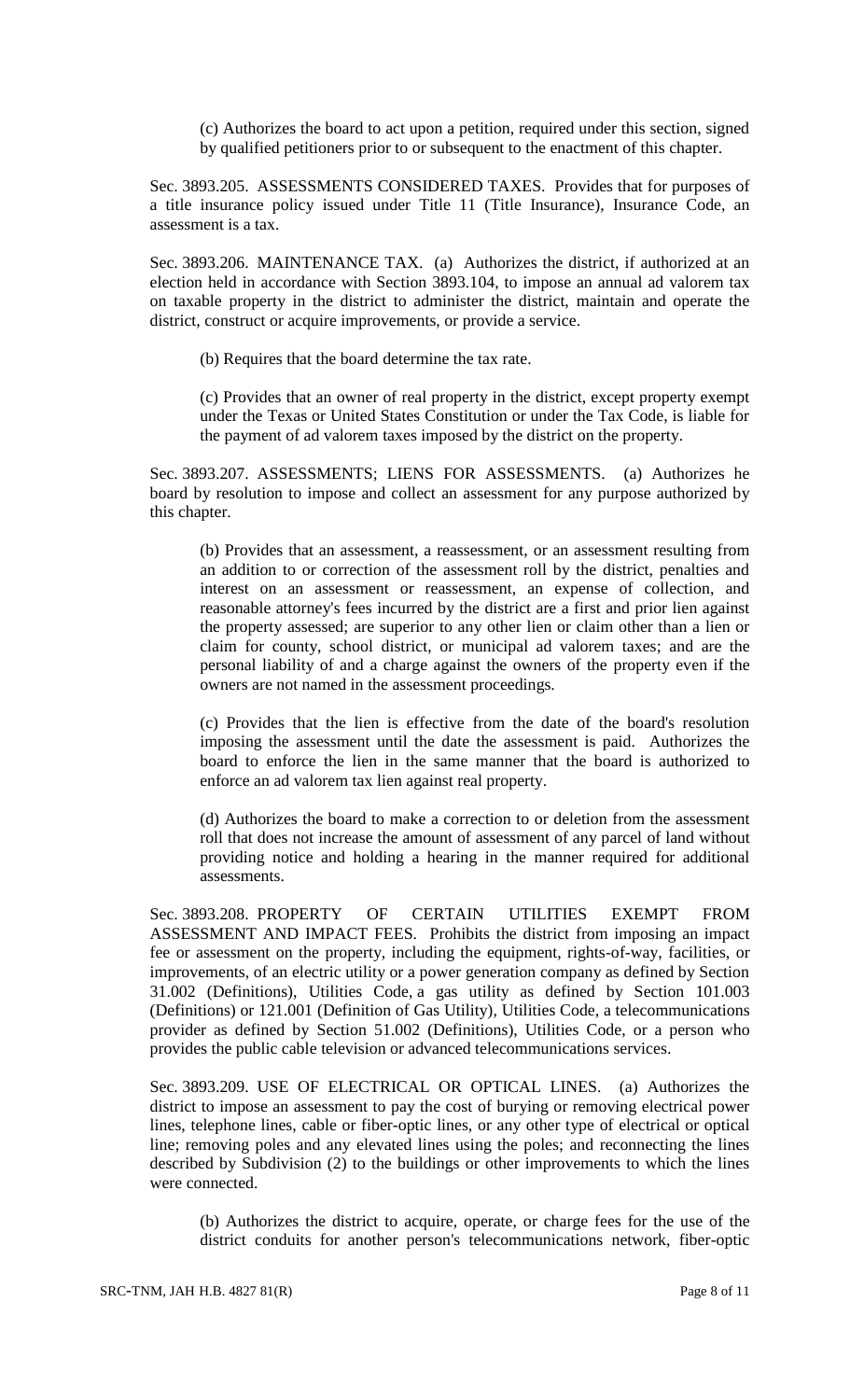cable, or electronic transmission line, or any other type of transmission line or supporting facility.

(c) Prohibits the district from requiring a person to use a district conduit.

Sec. 3893.210. BONDS AND OTHER OBLIGATIONS. (a) Authorizes the district to issue bonds, notes, or other obligations in accordance with Subchapter J (Bonds), Chapter 375, Local Government Code, payable wholly or partly from assessments, impact fees, revenue, grants, or other money of the district, or any combination of these sources of money, to pay for any authorized district purpose.

(b) Authorizes the district, in exercising the district's power to borrow, to issue a bond or other obligation in the form of a bond, note, certificate of participation or other instrument evidencing a proportionate interest in payments to be made by the district, or other type of obligation.

Sec. 3893.211. LIMITS ON PARKS AND RECREATION BONDS. Provides that bonds issued to finance parks and recreational facilities may not exceed one percent of the assessed value of the real property in the district according to the most recent certified tax appraisal roll for Harris County.

Sec. 3893.212. TAX AND BOND ELECTIONS. (a) Requires that the district hold an election in the manner provided by Subchapter L (Elections), Chapter 375, Local Government Code, to obtain voter approval before the district imposes a maintenance tax or issues bonds payable from ad valorem taxes.

(b) Prohibits the board from including more than one purpose in a single proposition at an election to impose a maintenance tax or issue bonds payable from ad valorem taxes.

(c) Provides that Section 375.243, Local Government Code, does not apply to the district.

Sec. 3893.213. POWERS OF MUNICIPAL UTILITY DISTRICT TO ESTABLISH DEFINED AREAS AND DESIGNATED PROPERTY; TAXES; BONDS. (a) Provides that the district has the powers of a municipal utility district under Subchapter J, Chapter 54, Water Code, including the power to implement a plan, issue bonds, and impose a tax in a defined area established under that subchapter.

(b) Authorizes the district to exercise the powers described by Subsection (a) regardless of whether the district is composed of the minimum number of acres provided by Section 54.801 (Authority to Establish Defined Areas or Designated Property), Water Code.

Sec. 3893.214. MUNICIPALITY NOT REQUIRED TO PAY DISTRICT OBLIGATIONS. Provides that except as provided by Section 375.263 (Dissolution By Municipal Ordinance), Local Government Code, a municipality is not required to pay a bond, note, or other obligation of the district.

Sec. 3893.215. COMPETITIVE BIDDING. Provides that Section 375.221, Local Government Code, applies to the district only for a contract that has a value greater than \$50,000.

[Reserves Sections 3893.216-3893.250 for expansion.]

## SUBCHAPTER F. CONSOLIDATION

Sec. 3893.251. CONSOLIDATION WITH MUNICIPAL MANAGEMENT DISTRICT. (a) Authorizes the district to consolidate with one or more other municipal management districts that are adjoining or have a boundary that is within a two-mile radius of any boundary of the district. Authorizes the board to consolidate with one or more other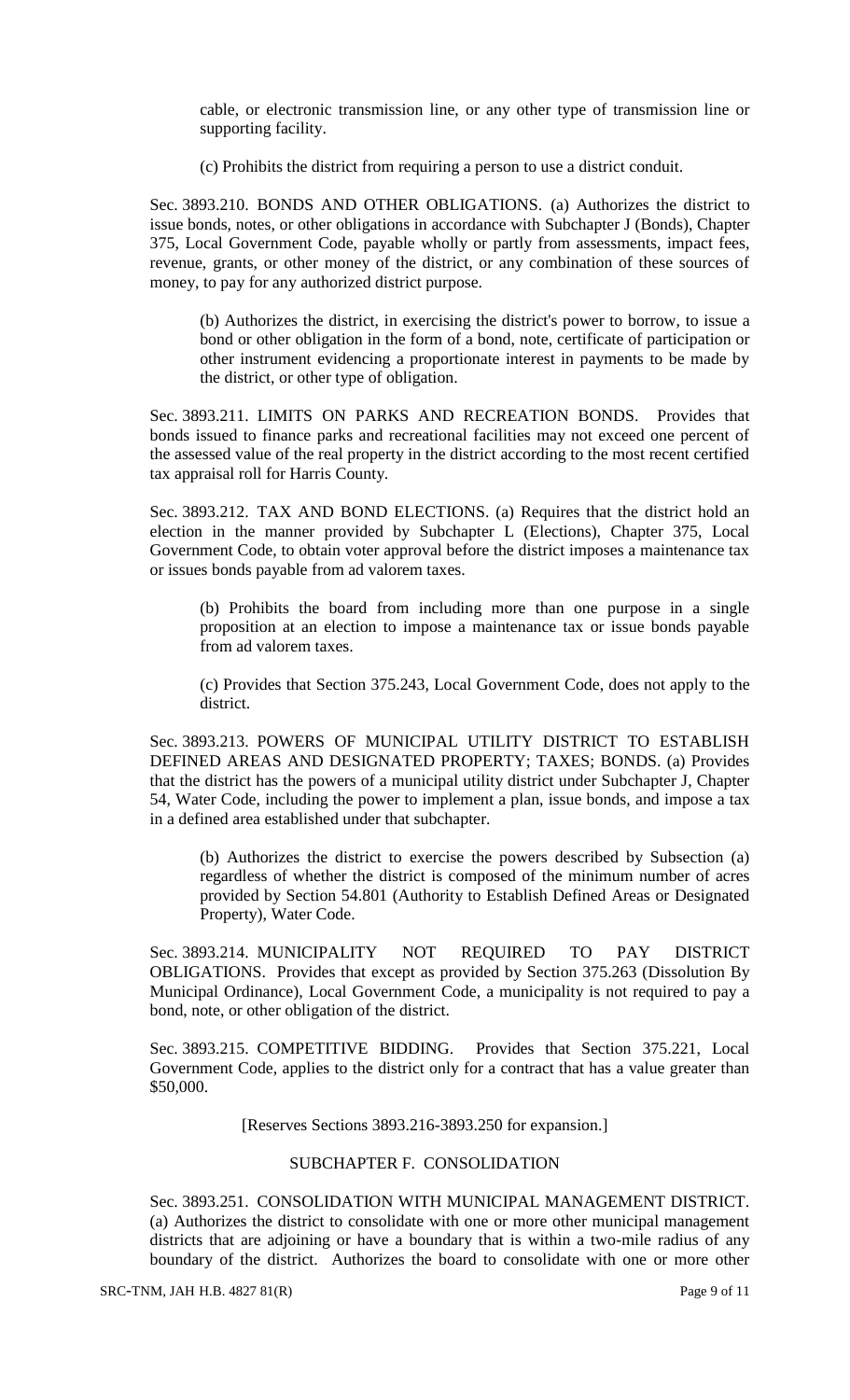districts only if none of the districts to be consolidated has issued bonds or notes secured by assessments or ad valorem taxes or has imposed taxes.

(b) Requires that the board of a district, to initiate consolidation, adopt a resolution proposing a consolidation and deliver a copy of the resolution to the board of each district with which consolidation is proposed.

Sec. 3893.252. TERMS AND CONDITIONS FOR CONSOLIDATION. Requires that the districts, not later than the 30th day after districts are consolidated under Section 3893.251, enter into an agreement specifying the terms and conditions for consolidation. Requires that the terms and conditions for consolidation include adoption of a name for the consolidated district, the number and apportionment of directors to serve on the board of the consolidated district, the effective date of the consolidation, an agreement on finances for the consolidated district, including disposition of funds, property, and other assets of each district, and an agreement on governing the districts during the transition period, including selection of officers.

Sec. 3893.253. NOTICE AND HEARING ON CONSOLIDATION. (a) Requires that each district's board publish notice and hold a public hearing in its district regarding the terms and conditions for consolidation of the districts. Requires that the board publish notice at least once in a newspaper with general circulation in the affected districts at least seven days before the hearing.

(b) Requires that each board, after the hearing, by resolution, approve the terms and conditions for consolidation by majority vote and enter an order consolidating the districts.

(c) Provides that if the board of each involved district adopts a resolution containing the terms and conditions for the consolidation, the involved districts become consolidated.

Sec. 3893.254. GOVERNING CONSOLIDATED DISTRICTS. (a) Provides that after two or more districts are consolidated, they become one district and are governed as one district.

(b) Requires that the officers of each district, during the period before the terms and conditions of the agreement under Section 3893.252 take effect, continue to act jointly as officers of the original districts to settle the affairs of their respective districts.

Sec. 3893.255. DEBTS OF ORIGINAL DISTRICTS. Requires that the consolidated district, after two or more districts are consolidated, protect the debts and obligations of the original districts and ensure that the debts and obligations are not impaired. Authorizes the debts, if the consolidated district has taxing authority, to be paid by taxes imposed on the land in the original districts as if they had not consolidated or from contributions from the consolidated district on terms stated in the consolidation agreement.

Sec. 3893.256. ASSESSMENT AND COLLECTION OF TAXES. Requires that the district, if the consolidated district has taxing authority, impose and collect taxes on all property in the district uniformly, for maintenance and operation of the district.

Sec. 3893.257. FILING OF ORDER WITH COUNTY CLERK AND EXECUTIVE DIRECTOR. Requires that the board keep in the records of the consolidated district, recorded in the office of the county clerk in each of the counties in the consolidated district, a consolidation order issued by the board. Requires that the board file the consolidation order with the executive director of TCEQ.

[Reserves Sections 3893.258-3893.300 for expansion.]

## SUBCHAPTER G. DISSOLUTION

SRC-TNM, JAH H.B. 4827 81(R) Page 10 of 11